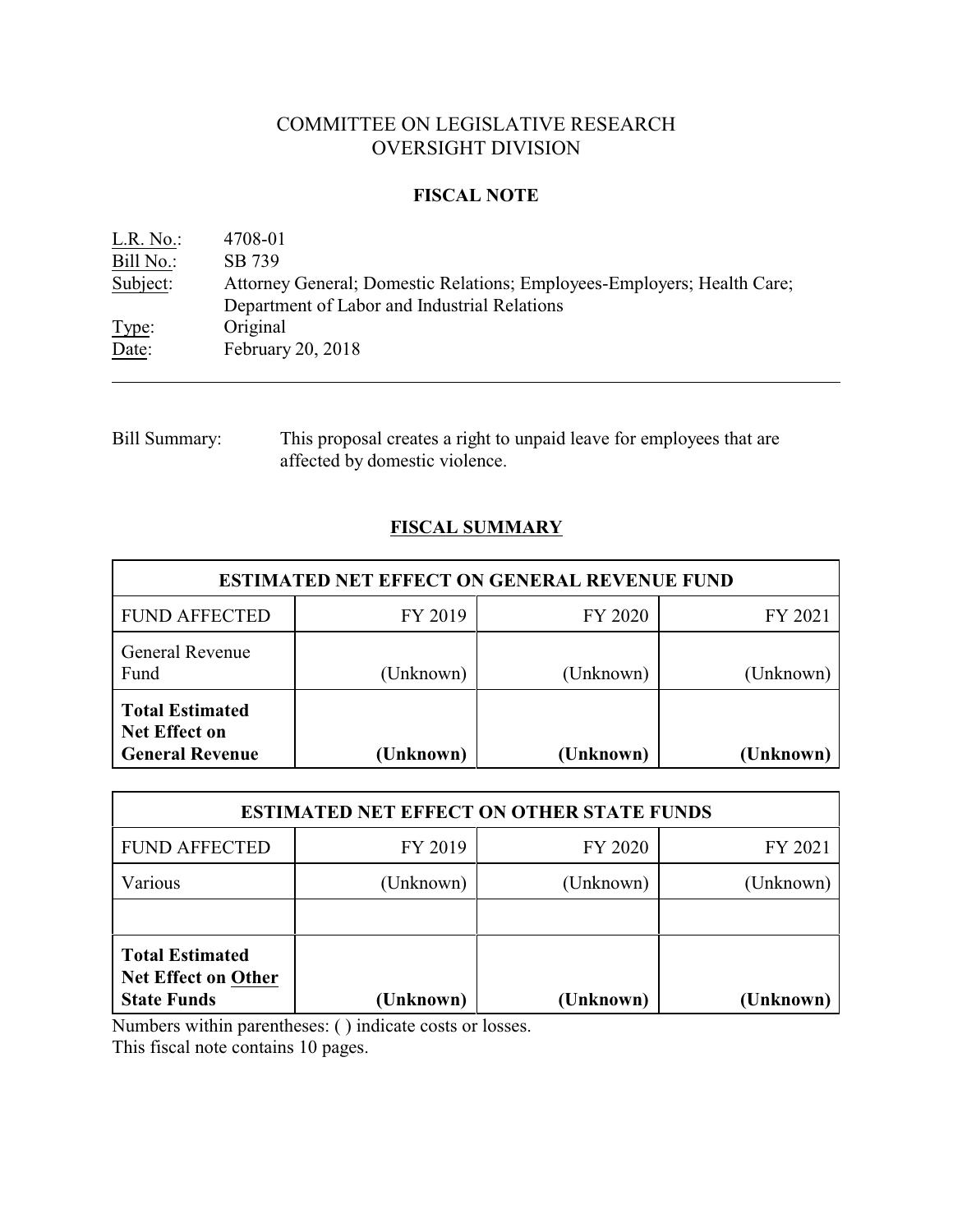L.R. No. 4708-01 Bill No. SB 739 Page 2 of 10 February 20, 2018

| <b>ESTIMATED NET EFFECT ON FEDERAL FUNDS</b>                        |         |         |         |  |  |
|---------------------------------------------------------------------|---------|---------|---------|--|--|
| <b>FUND AFFECTED</b>                                                | FY 2019 | FY 2020 | FY 2021 |  |  |
|                                                                     |         |         |         |  |  |
|                                                                     |         |         |         |  |  |
| <b>Total Estimated</b><br>Net Effect on All<br><b>Federal Funds</b> | \$0     | \$0     |         |  |  |

| <b>ESTIMATED NET EFFECT ON FULL TIME EQUIVALENT (FTE)</b>    |         |         |         |  |  |
|--------------------------------------------------------------|---------|---------|---------|--|--|
| <b>FUND AFFECTED</b>                                         | FY 2019 | FY 2020 | FY 2021 |  |  |
|                                                              |         |         |         |  |  |
|                                                              |         |         |         |  |  |
| <b>Total Estimated</b><br><b>Net Effect on</b><br><b>FTE</b> |         |         |         |  |  |

 $\Box$  Estimated Net Effect (expenditures or reduced revenues) expected to exceed \$100,000 in any of the three fiscal years after implementation of the act.

| <b>ESTIMATED NET EFFECT ON LOCAL FUNDS</b>            |           |           |           |  |  |  |
|-------------------------------------------------------|-----------|-----------|-----------|--|--|--|
| FY 2019<br>FY 2020<br><b>FUND AFFECTED</b><br>FY 2021 |           |           |           |  |  |  |
| Local Government                                      | (Unknown) | (Unknown) | (Unknown) |  |  |  |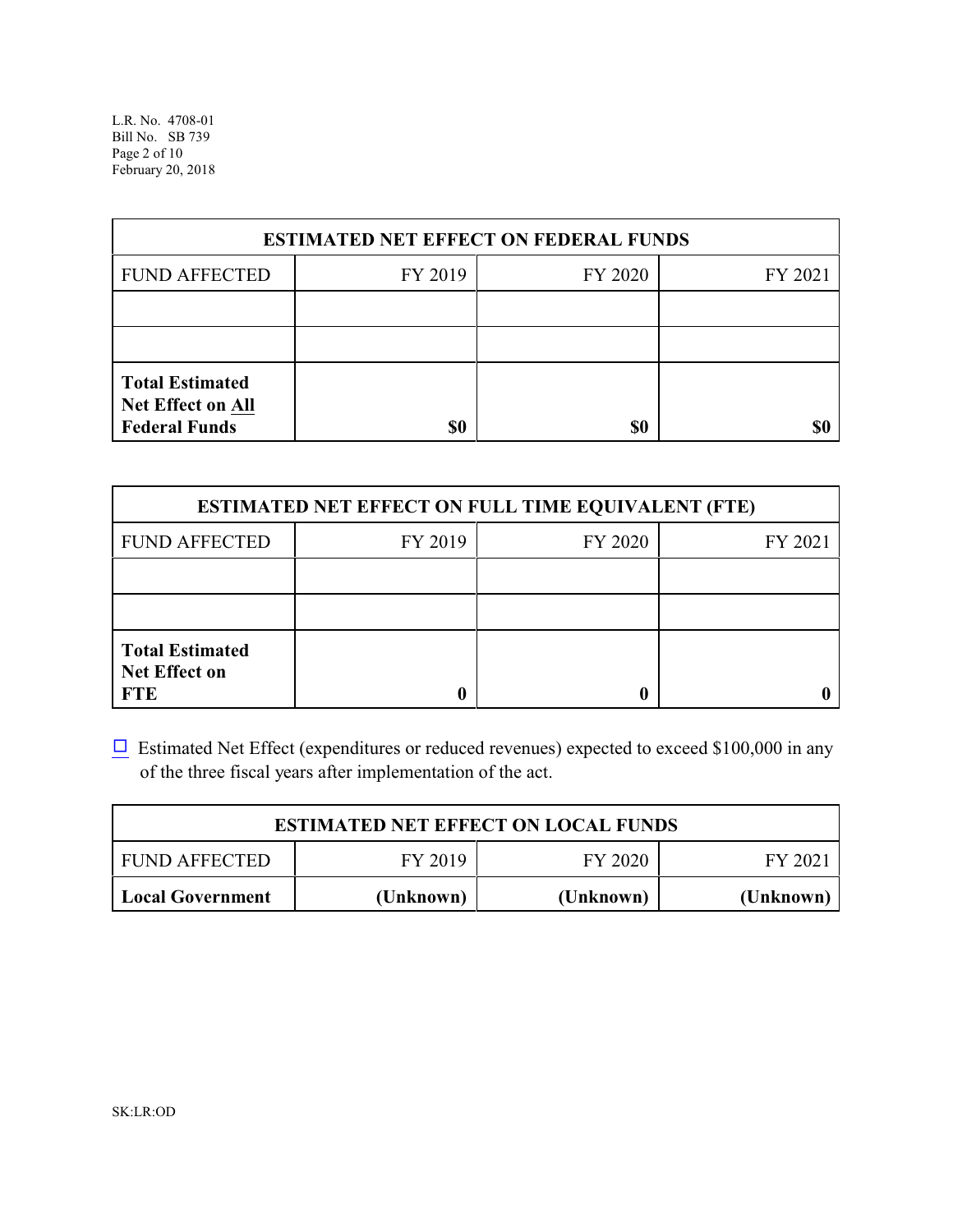L.R. No. 4708-01 Bill No. SB 739 Page 3 of 10 February 20, 2018

## **FISCAL ANALYSIS**

### ASSUMPTION

Officials from the **Office of Administration-Personnel (OA-Personnel)** assume any costs associated with this proposal can be absorbed.

This proposal would have some impact on the Personnel Advisory Board and the Division of Personnel. Administrative rules regarding state employee leave may need to be updated to incorporate this type of absence as allowed in regard to granting leave without pay or approving the use of other types of leave. OA would have to ensure agencies were made aware of this legislation and the new leave event code to be utilized when granting this leave. Additionally, new programming and leave tracking procedures would need to be adopted and implemented in order to track this leave event, although costs could be absorbed.

The proposal enables an employee who is the victim, family or household member impacted by domestic violence to retain their health benefits when they go off payroll, which is a cost to the employer. There would also be loss of productivity for that time necessary for the employee to be off work. Depending upon the work involved and the employee's job duties, state agencies may need to assess the situation immediately and develop contingency plans to cover work load as necessary. This may require hiring temporary employees or requiring co-workers to work overtime to cover the work.

Officials from the **Office of Administration-Budget and Planning**, **Department of Economic Development**, **Department of Natural Resources**, **Department of Corrections**, **Department of Public Safety-Division of Alcohol and Tobacco Control**, **Department of Elementary and Secondary Education**, and **Department of Public Safety-Veterans** each defer to the Office of Administration to estimate the fiscal impact of the proposed legislation on their respective organization.

Officials from the **Department of Public Safety-Missouri State Highway Patrol** assume fiscal implications are not able to be estimated. To do so would require a poll of current employees, who have had any experience with domestic violence within the past year. Once established, lost productivity, costs for accommodations, and sustainment of benefits would have to be projected. Any revelation of domestic violence by an employee would be investigated and resultant evidence used to support a criminal case if determined to be a violation of law.

Officials from the **Office of State Courts Administrator** assume since the legislation is permissive, we have no way of knowing how many employees would be taking unpaid leave. Although, there should be no cost, it is possible production could go down. If there is any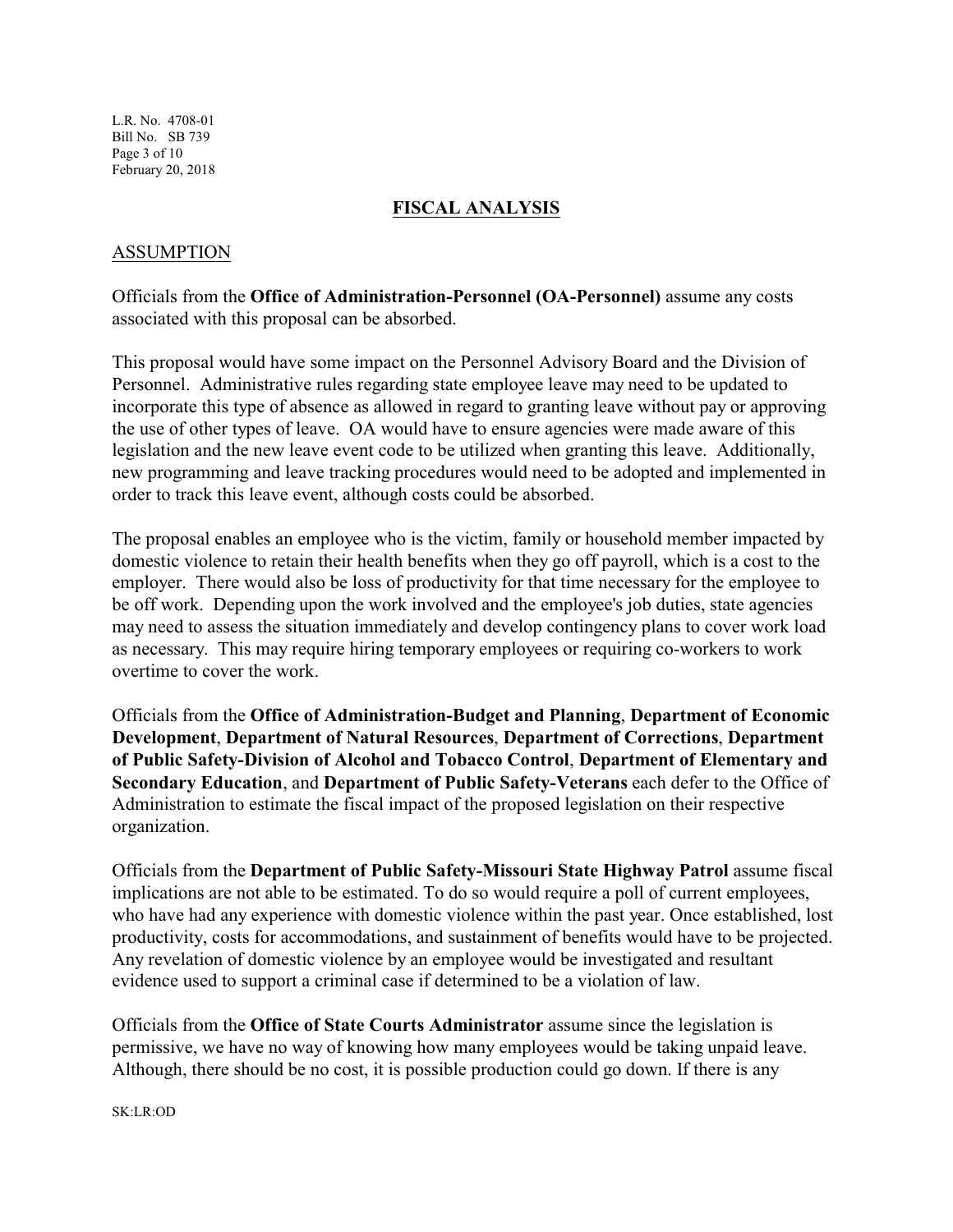L.R. No. 4708-01 Bill No. SB 739 Page 4 of 10 February 20, 2018

## ASSUMPTION (continued)

significant increase in workload it will be reflected in future budget requests.

Officials from the **Department of Agriculture** does not anticipate any fiscal impact as a result of the proposal. However, the Department of Agriculture does not currently collect information on employees or members of their household who are victims of domestic violence or human trafficking. Without this information, Department of Agriculture is unable to accurately determine the financial burden this may put on the organization.

Officials from the **Office of Prosecution Services** assume the proposal will have no measurable fiscal impact on their organization.

Officials from the **City of Kansas City** assume the proposal will have a negative fiscal impact on their organization.

Officials from the **Missouri State University** assume the proposal will have a negative indirect fiscal impact on their organization.

Officials from the **State Technical College of Missouri** assume the proposal will have an unknown negative fiscal impact on their organization.

Officials from the **University of Central Missouri** assume as this is an unpaid leave, there is no immediate fiscal impact outside what the University currently absorbs if the employee chooses to use accrued time as a compensation method for said leave.

Officials from the **Osage R2 School District** assume the proposal would have cost in order to cover employee's position with a substitute. There would be a loss of rate of employee paid to a substitute at \$80 per day for unpaid leave.

Officials from the **Summersville R2 School District** assume the only fiscal impact would be paying for substitutes for replacing individuals taking leave under the proposal.

Officials from the **Forsyth R-III Schools** assume the proposal would have an unknown fiscal impact on their organization.

**Oversight** will show this proposal will have an unknown negative fiscal impact to state government and local political subdivisions because the number of leave hours taken without pay due to domestic violence has not been specifically tracked.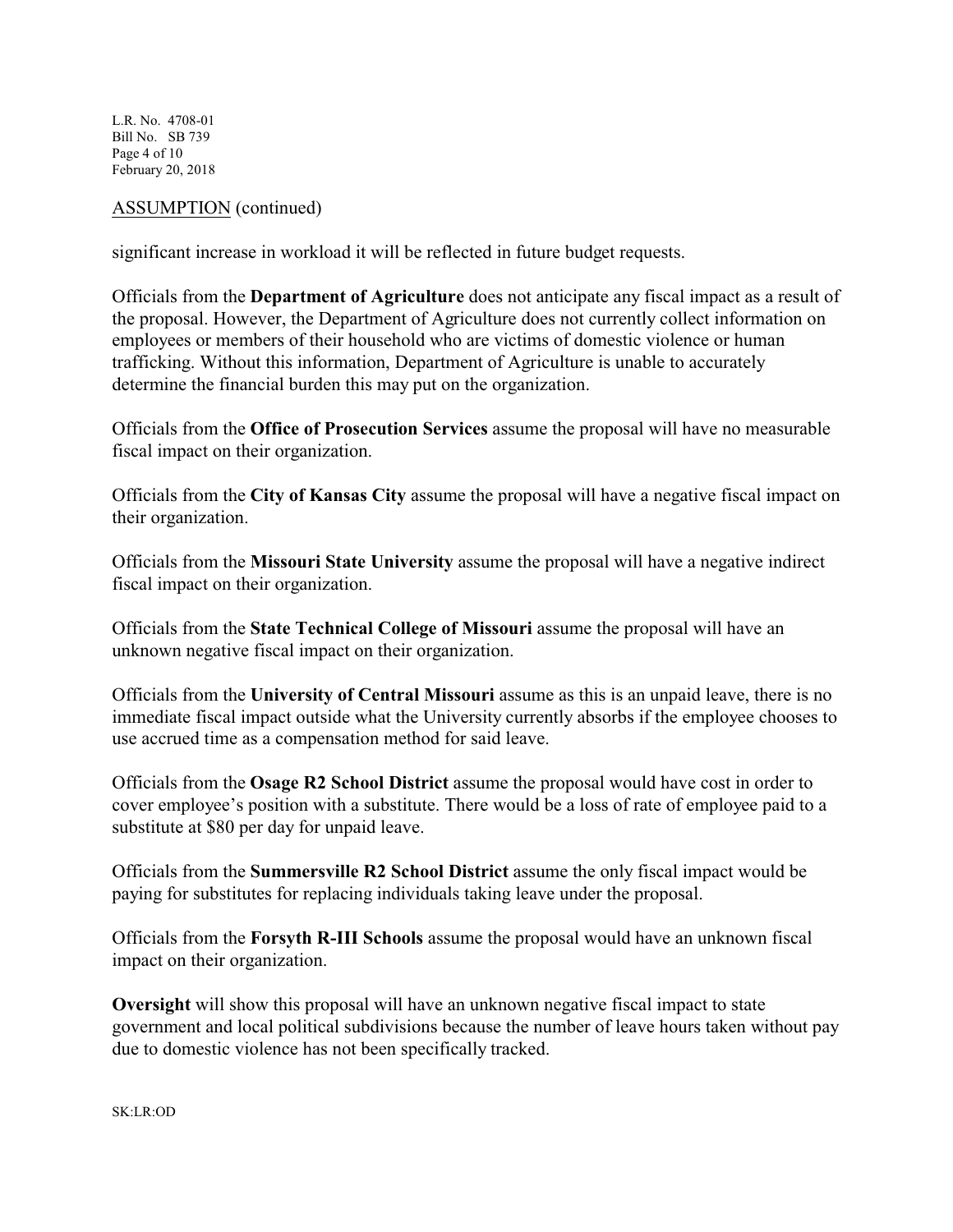L.R. No. 4708-01 Bill No. SB 739 Page 5 of 10 February 20, 2018

#### ASSUMPTION (continued)

Officials from the **Department of Labor and Industrial Relations**, **Department of Transportation**, **Missouri Department of Conservation**, **Office of the State Public Defender**, **Attorney General's Office**, **Department of Revenue**, **Office of Administration-Administrative Hearing Commission**, **Missouri Lieutenant Governor**, **Missouri Senate**, **Missouri Tax Commission**, **MoDOT and Patrol Employees Retirement System**, **Joint Committee on Administrative Rules**, **Department of Public Safety-Missouri Gaming Commission**, **Office of the State Treasurer**, **Missouri Lottery Commission**, **Department of Public Safety-Capitol Police**, **Department of Public Safety-Division of Fire Safety**, **Missouri Consolidated Health Care Plan**, **Missouri Ethics Commission**, **Missouri House of Representatives**, **Department of Public Safety-State Emergency Management Agency**, **Department of Insurance, Financial Institutions and Professional Registration**, **Department of Higher Education**, **Department of Health and Senior Services**, **Office of the Secretary of State**, **Department of Social Services**, **State Auditor's Office**, **Department of Public Safety-Office of the Adjutant General**, **Department of Mental Health**, and **Department of Public Safety-Office of the Director** each assume the proposal will have no fiscal impact on their respective organizations.

Officials from the **Lincoln County Clerk's Office**, **Jackson County Board of Election Commissioners**, **St. Louis County Board of Election Commissioners**, **St. Louis County**, and **Boone County** each assume the proposal will have no fiscal impact on their respective organizations.

Officials from the **Missouri Western State University** and **University of Missouri** both assume the proposal will have no fiscal impact on their respective organizations.

Officials from the **Kirksville R-III School District** and **West Plains Schools** both assume the proposal will have no fiscal impact on their respective organizations.

Officials from the Office of the Governor, Bi-State Development, and Missouri State Employees' Retirement System did not respond to **Oversight's** request for fiscal impact.

Officials from the following **cities**: Ashland, Belton, Bernie, Bonne Terre, Boonville, California, Cape Girardeau, Clayton, Columbia, Dardenne Prairie, Excelsior Springs, Florissant, Frontenac, Fulton, Grandview, Harrisonville, Independence, Jefferson City, Joplin, Kearney, Knob Noster, Ladue, Lake Ozark City, Lee Summit, Liberty, Louisiana, Maryland Heights, Maryville, Mexico, Monett, Neosho, O'Fallon, Peculiar, Pineville, Popular Bluff, Raytown, Republic, Richmond, Rolla, Sedalia, Springfield, St. Charles City Administrator, St. Louis City Budget Division, St.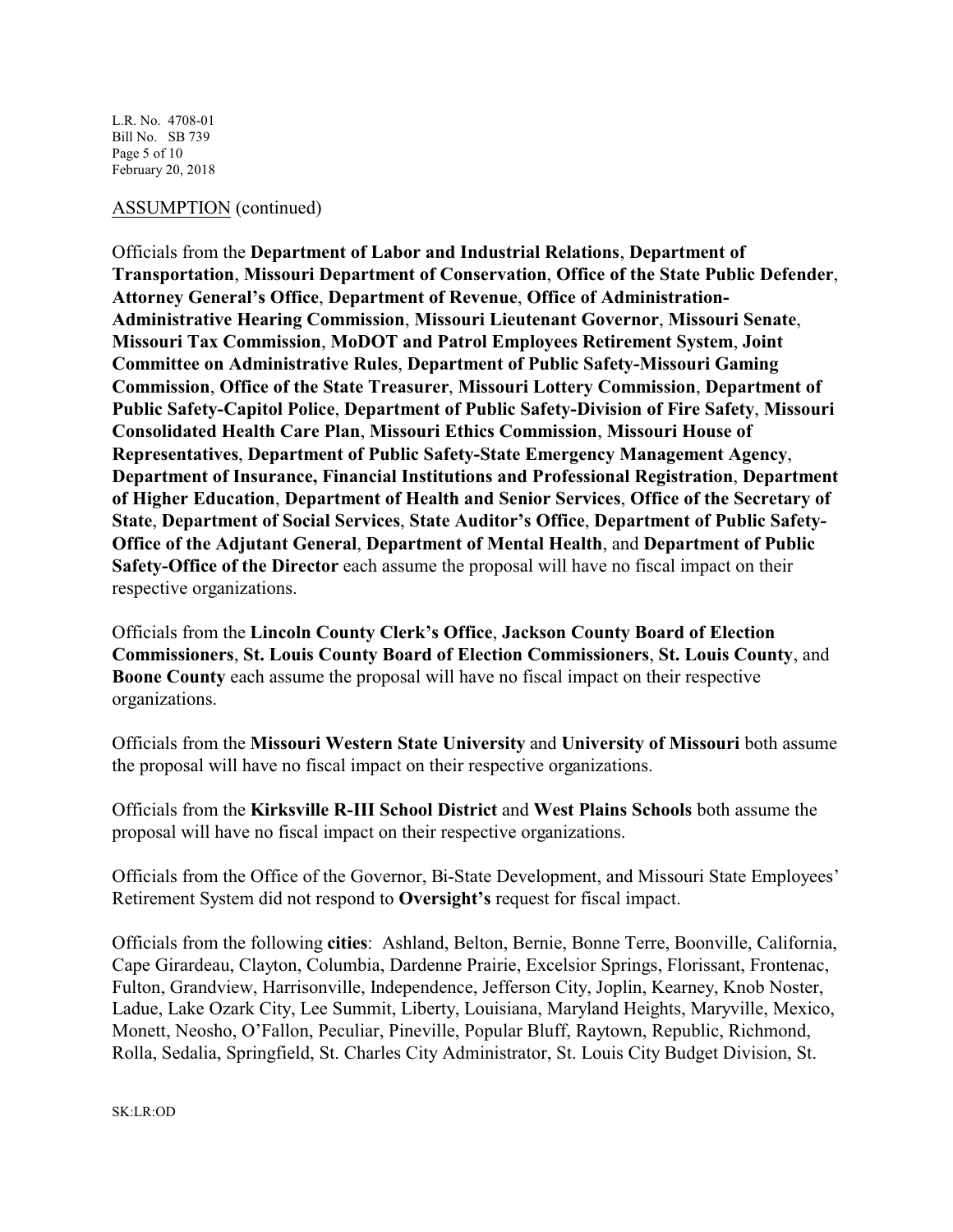L.R. No. 4708-01 Bill No. SB 739 Page 6 of 10 February 20, 2018

### ASSUMPTION (continued)

Robert, Sugar Creek, Sullivan, Warrensburg, Warrenton, Webb City, Weldon Spring and West Plains did not respond to **Oversight's** request for fiscal impact.

Officials from the following **counties**: Andrew, Atchison, Audrain, Barry, Benton, Bollinger, Buchanan, Callaway, Camden, Cape Girardeau, Carroll, Cass, Christian, Clay, Clinton, Cole, Cooper, Davies, Dekalb, Dent, Franklin, Greene, Holt, Jefferson, Johnson, Knox, Laclede, Lawrence, Maries, Marion, McDonald, Miller, Moniteau, Monroe, Montgomery, New Madrid, Nodaway, Ozark, Perry, Pettis, Platte, Pulaski, Scott, St. Charles, St. Francois, Taney, Warren, Wayne, and Worth did not respond to **Oversight's** request for fiscal impact.

Officials from the following **colleges and universities**: Crowder, East Central, Harris-Stowe, Jefferson College, Kansas City Metropolitan Community College, Lincoln University, Moberly Area Community College, Missouri Southern State University, Northwest Missouri State University, Southeast Missouri State University, State Fair Community College, St. Charles Community College, St. Louis Community College, Three Rivers Community College, and Truman State University did not respond to **Oversight's** request for a statement of fiscal impact.

Officials from the following **school districts**: Alton R-IV, Arcadia Valley R-2, Ash Grove R-IV, Ava R-1, Avilla R-13, Bakersfield R-4, Belton School District #124, Benton County R-2, Bismark R-5, Bloomfield R-14, Blue Springs, Bolivar R-I, Bowling Green R-1, Bradleyville R-1, Branson, Brentwood, Bronaugh R-7, Campbell R-2, Carrollton R-7, Caruthersville, Central R-III, Chilhowee R-4, Chillicothe R-II, Clarkton C-4, Cole R-I, Columbia, Concordia R-2, Couch R-1, Crawford County R-1, Crawford County R-2, Crocker R-II, Delta C-7, East Carter R-2, East Lynne 40, East Newton R-6, Eldon R-I, Fair Play, Fayette R-3, Fox C-6, Fredericktown R-I, Fulton, Gasconade County R-1, Glenwood R-8, Grain Valley, Green City R-1, Green Ridge R-8, Hallsville R-IV, Hancock Place, Hannibal School District #60, Harrisonburg R-8, Harrisonville, Hartville R-11, Hazelwood, Henry County R-1, Hillsboro R-3, Holcomb R-III, Hollister R-5, Humansville R-4, Hurley R-1, Independence, Jasper R-5, Jefferson City, Kansas City, Kennett #39, King City R-1, Kirbyville R-VI, Lathrop R-2, Lee Summit, Leeton R-10, Lewis County C-1, Liberty, Lincoln R-2, Lindbergh, Lonedell R-14, Macon County R-1, Macon County R-IV, Madison C-3, Malta Bend, Maplewood Richmond Heights, Marshfield R-1, Maryville R-II, Maysville R-1, Meadville R-IV, Mehville School District R-9, Meramec Valley R-3, Mexico, Middle Grove C-1, Midway R-1, Milan C-2, Miller R-11, Moberly, Montgomery County R-11, Morgan County R-2, Mountain Grove R-III, Mt. Vernon R-V, New Bloomfield R-III, New Haven, Niangua R-5, Nixa, North Harrison R-3, North Kansas City, North St. Francois Co. R-1, Northeast Nodaway R-5, Northwest R-1, Oak Ridge R-6, Odessa R-VII, Oregon-Howell R-III, Orrick R-11, Osage County, Osborn R-O, Parkway, Pattonville, Pettis County R-12, Pierce City R-6, Plato R-5, Polo R-VII, Prairie Home R-5, Princeton R-5, Purdy R-II, Raymore-Peculiar R-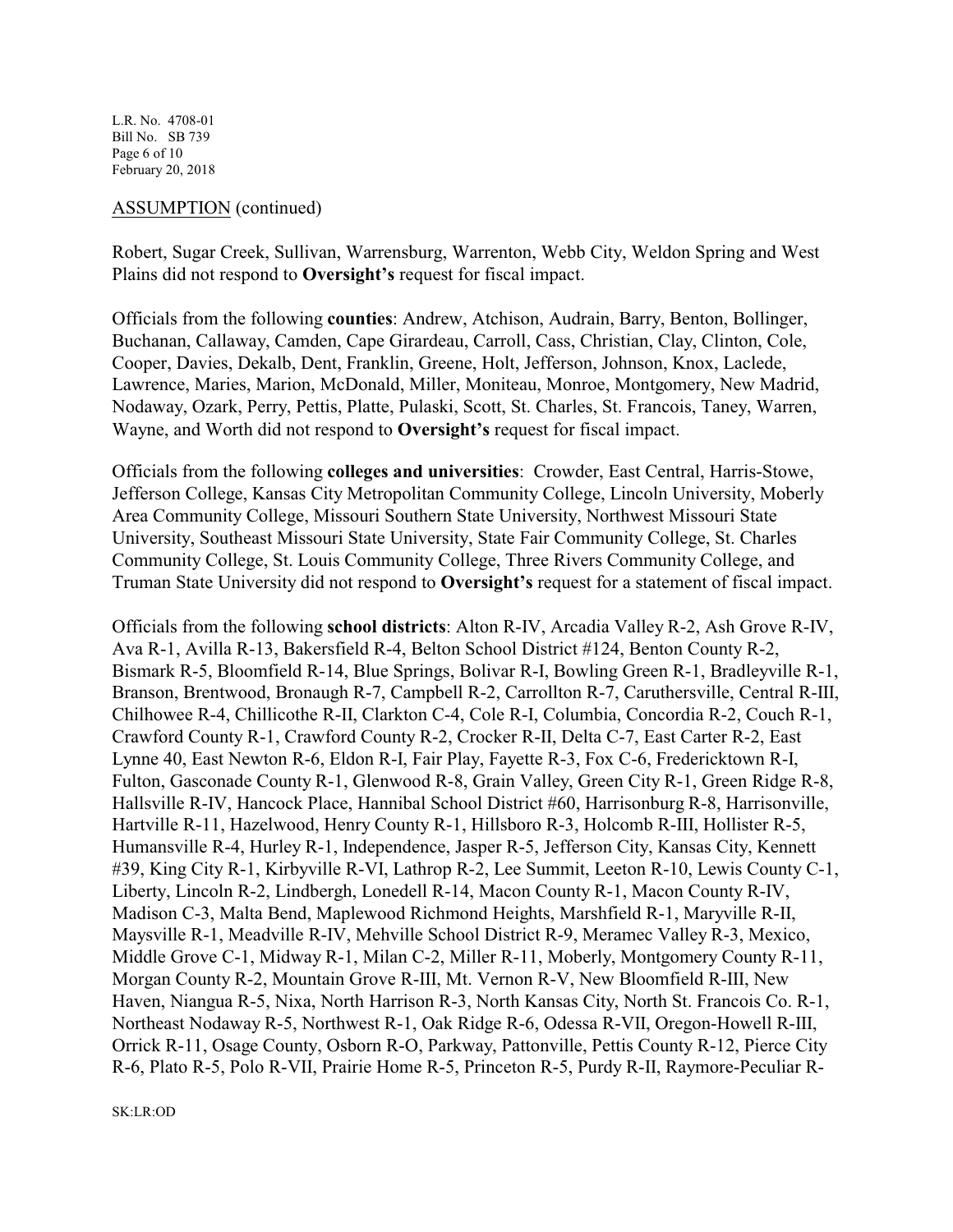L.R. No. 4708-01 Bill No. SB 739 Page 7 of 10 February 20, 2018

### ASSUMPTION (continued)

III, Raytown, Reeds Springs R-IV, Renick R-5, Republic R-III, Rich Hill R-IV, Richards R-5, Richland R-1, Richmond R-XVI, Riverview Gardens, Rockwood School District, Salisbury R-4, Sarcoxie R-2, Scotland County R-I, Scott City R-1, Sedalia, Seymour R-2, Shell Knob #78, Sherwood Cass R-5, Sikeston, Silex, Smithville R-2, South Harrison R-11, Southland C-9, Sparta R-III, Special School District of St. Louis County, Spickard R-II, Spokane R-VII, Springfield, St Joseph, St Louis, St. Charles, St. Elizabeth R-4, Stanberry R-III, Stewartsville C-2, Sullivan, Sweet Springs, Trenton R-1x, Valley Park, Valley R-6, Verona R-7, Warren County R-3, Warrensburg R-6, Warsaw R-IX, Waynesville, Webster Groves, Wellsville Middletown R-1, Wentzville R-IV, Westran R-1, Westview C-6, Willard R-2 and the Wright City R-2 School District did not respond to **Oversight's** request for fiscal impact.

| FISCAL IMPACT - State Government                                                            | FY 2019<br>$(10 \text{ Mo.})$ | FY 2020   | FY 2021   |
|---------------------------------------------------------------------------------------------|-------------------------------|-----------|-----------|
| <b>GENERAL REVENUE FUND</b>                                                                 |                               |           |           |
| Cost - to implement unpaid leave for<br>employees that are impacted by domestic<br>violence | (Unknown)                     | (Unknown) | (Unknown) |
| <b>ESTIMATED NET EFFECT ON</b><br><b>GENERAL REVENUE FUND</b>                               | <u>(Unknown)</u>              | (Unknown) | (Unknown) |
| <b>OTHER STATE FUNDS</b>                                                                    |                               |           |           |
| Cost - to implement unpaid leave for<br>employees that are impacted by domestic<br>violence | (Unknown)                     | (Unknown) | (Unknown) |
| <b>ESTIMATED NET EFFECT ON</b><br><b>OTHER STATE FUNDS</b>                                  | Unknown)                      | (Unknown) | (Unknown) |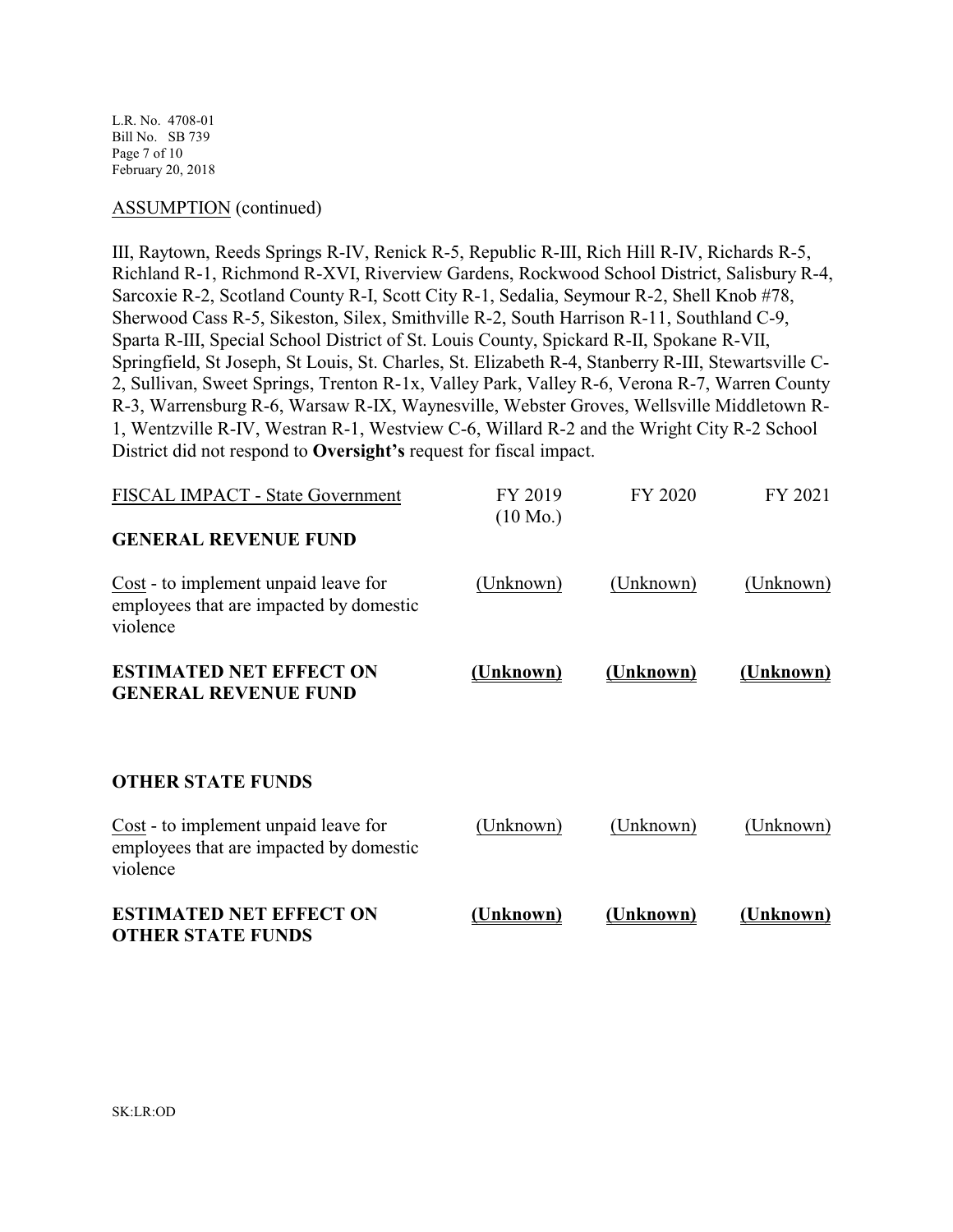L.R. No. 4708-01 Bill No. SB 739 Page 8 of 10 February 20, 2018

| <b>ESTIMATED NET EFFECT ON</b><br>POLITICAL SUBDIVISIONS                                    | (Unknown)          | (Unknown) | (Unknown) |
|---------------------------------------------------------------------------------------------|--------------------|-----------|-----------|
| Cost - to implement unpaid leave for<br>employees that are impacted by domestic<br>violence | (Unknown)          | (Unknown) | (Unknown) |
| <b>LOCAL POLITICAL SUBDIVISIONS</b>                                                         | $(10 \text{ Mo.})$ |           |           |
| FISCAL IMPACT - Local Government                                                            | FY 2019            | FY 2020   | FY 2021   |

## FISCAL IMPACT - Small Business

Small businesses (15-49 employees) that implement this program (one workweek of leave for impacted employees) could be impacted.

#### FISCAL DESCRIPTION

The proposed legislation would allow any person employed a public or private employer with at least fifteen (15) employees is entitled to unpaid leave if the person, or a family or household member, is a victim of domestic violence, sexual assault or human trafficking.

This legislation is not federally mandated, would not duplicate any other program and would not require additional capital improvements or rental space.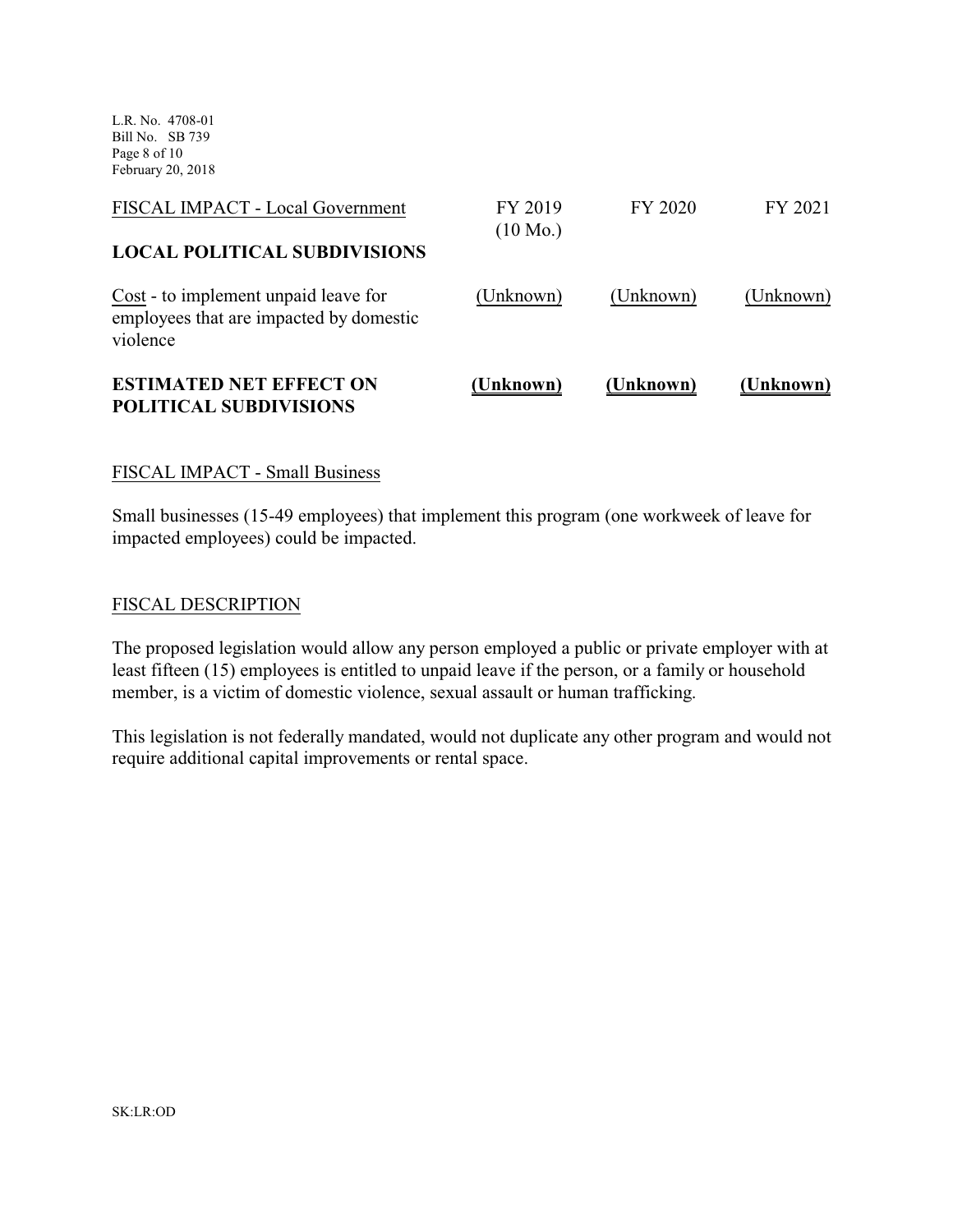L.R. No. 4708-01 Bill No. SB 739 Page 9 of 10 February 20, 2018

#### SOURCES OF INFORMATION

Office of Administration-Personnel Office of Administration-Budget and Planning Department of Economic Development Department of Natural Resources Department of Corrections Department of Public Safety-Alcohol and Tobacco Control Department of Public Safety-Veterans Department of Public Safety-Missouri State Highway Patrol Office of State Courts Administrator Office of Prosecution Services City of Kansas City Missouri State University State Technical College of Missouri University of Central Missouri Osage R2 School District Summersville R2 School District Forsyth R-III Schools Department of Labor and Industrial Relations Department of Transportation Missouri Department of Conservation Office of the State Public Defender Attorney General's Office Department of Revenue Department of Agriculture Office of Administration-Administrative Hearing Commission Missouri Lieutenant Governor Missouri Senate Missouri Tax Commission MoDOT and Patrol Employees Retirement System Joint Committee on Administrative Rules Department of Public Safety-Missouri Gaming Commission Office of the State Treasurer Missouri Lottery Commission Department of Public Safety-Capitol Police Department of Public Safety-Division of Fire Safety Missouri Consolidated Health Care Plan Missouri Ethics Commission

SK:LR:OD